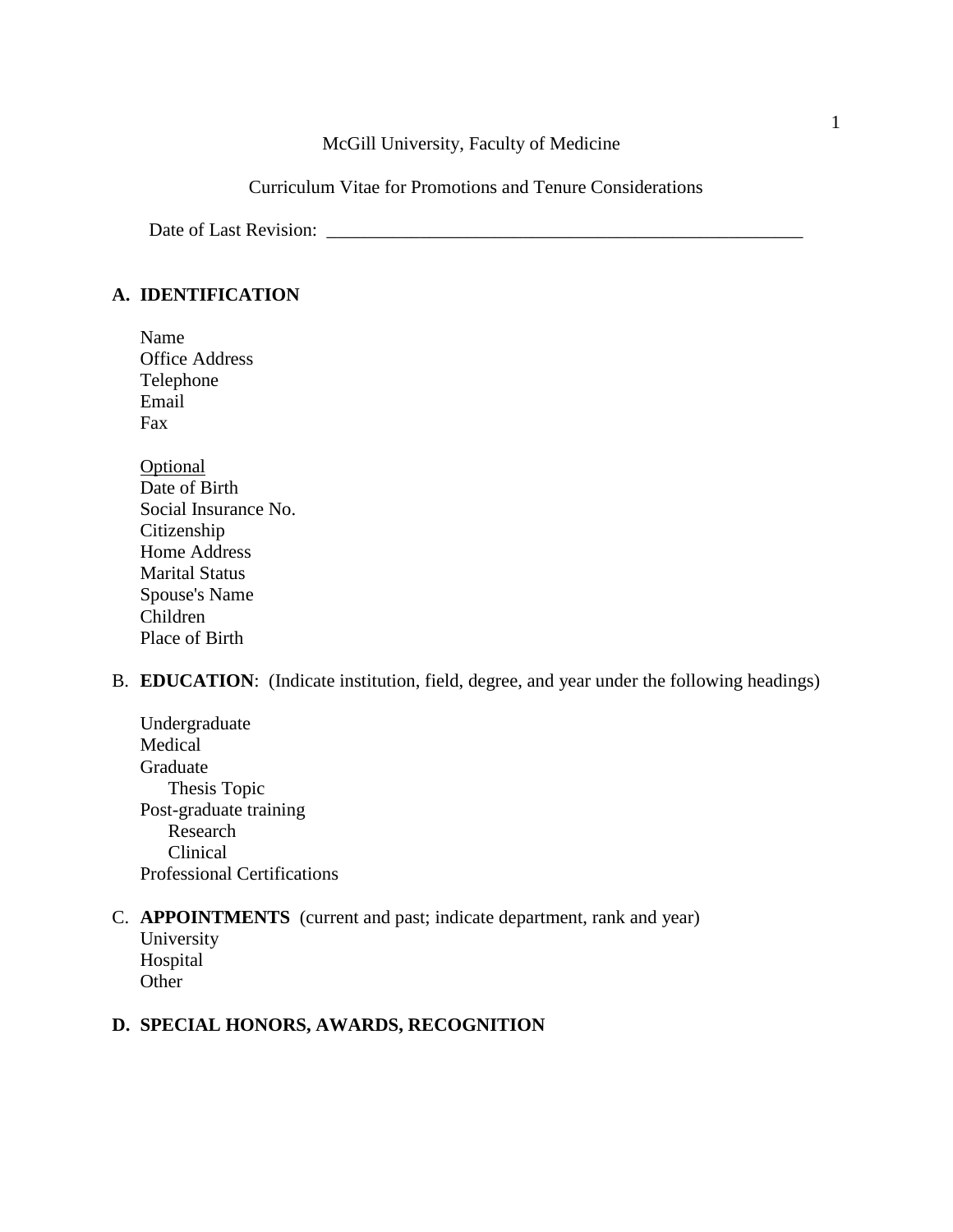### **E. TEACHING**

For E1-3, indicate department, course title, time (hour/year), year(s), and if evaluations are available. If necessary, use appendices by category and sub-category. Identify courses you organize.

1. McGill Course

Undergraduate Post-graduate **CME** 

- 2. Research Trainees Supervised Include: students (Ph.D, M.Sc, undergraduate, summer), post-doctoral and other fellows. List: student's name, department, years; year degree expected or obtained.
- 3. Invited Lectures, Talks, Presentations (List place, topic, date)
- 4. Clinical Teaching (e.g. tutorial groups, ward rounds)

Students, Fellows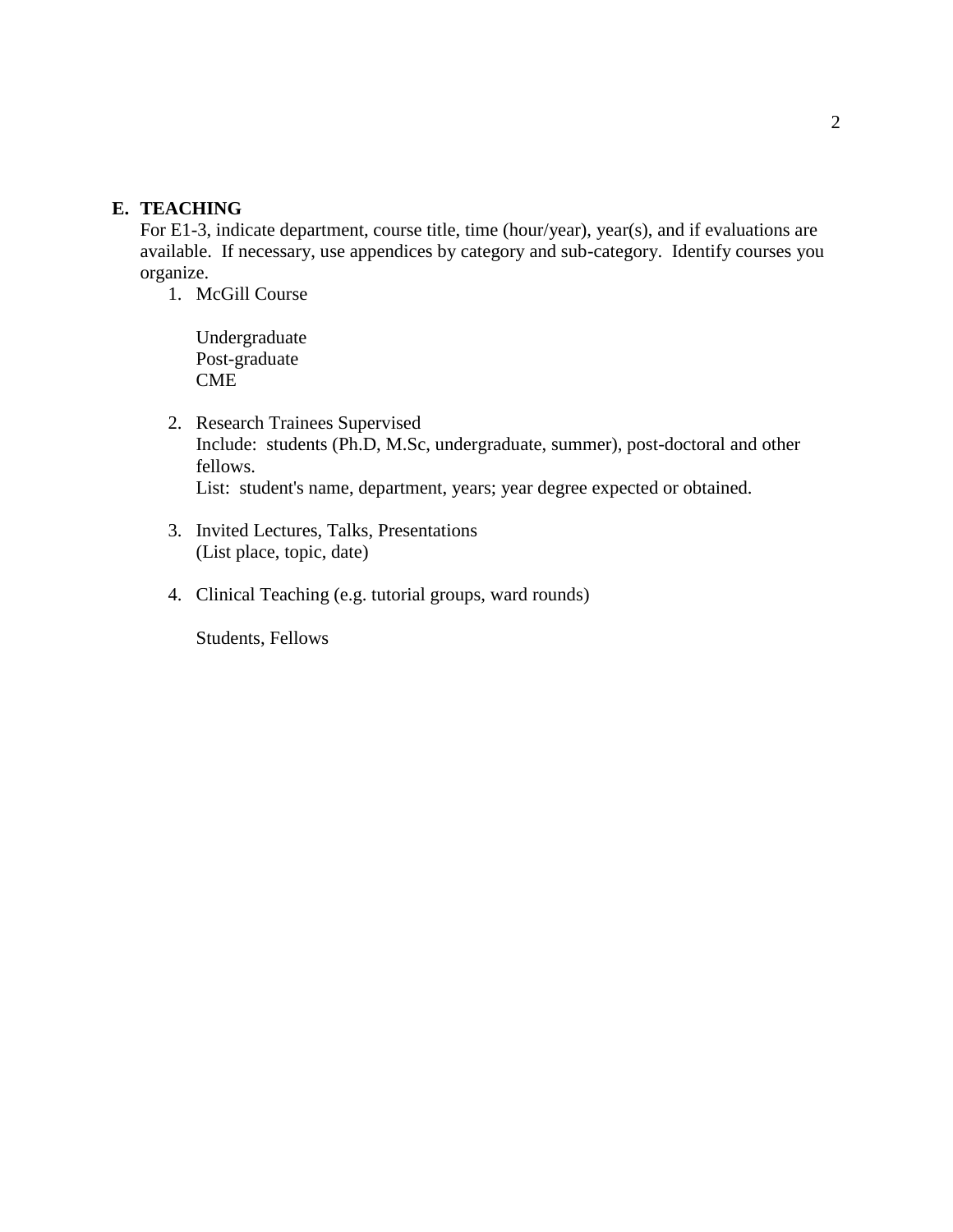### **F. OTHER CONTRIBUTIONS**

(If necessary, use appendices by category and sub-category).

1. Journals

Editorial Boards (Journal name, years) Ad hoc reviews (List journals for last three years)

2. Grant Reviews

Panel Member (Agency, years, meeting days/year) Ad hoc reviews (List agencies for last three years)

3. Administrative Responsibilities (Current and past; list department, position, Years)

McGill Hospital

- 4. Committees (Current and past; list name, your position, years, meeting hours/year)
- 5. Professional and/or Learned Societies (Current & Past; list society, position, years, meeting days/year)
- 6. Other Professional and Scientific Contributions